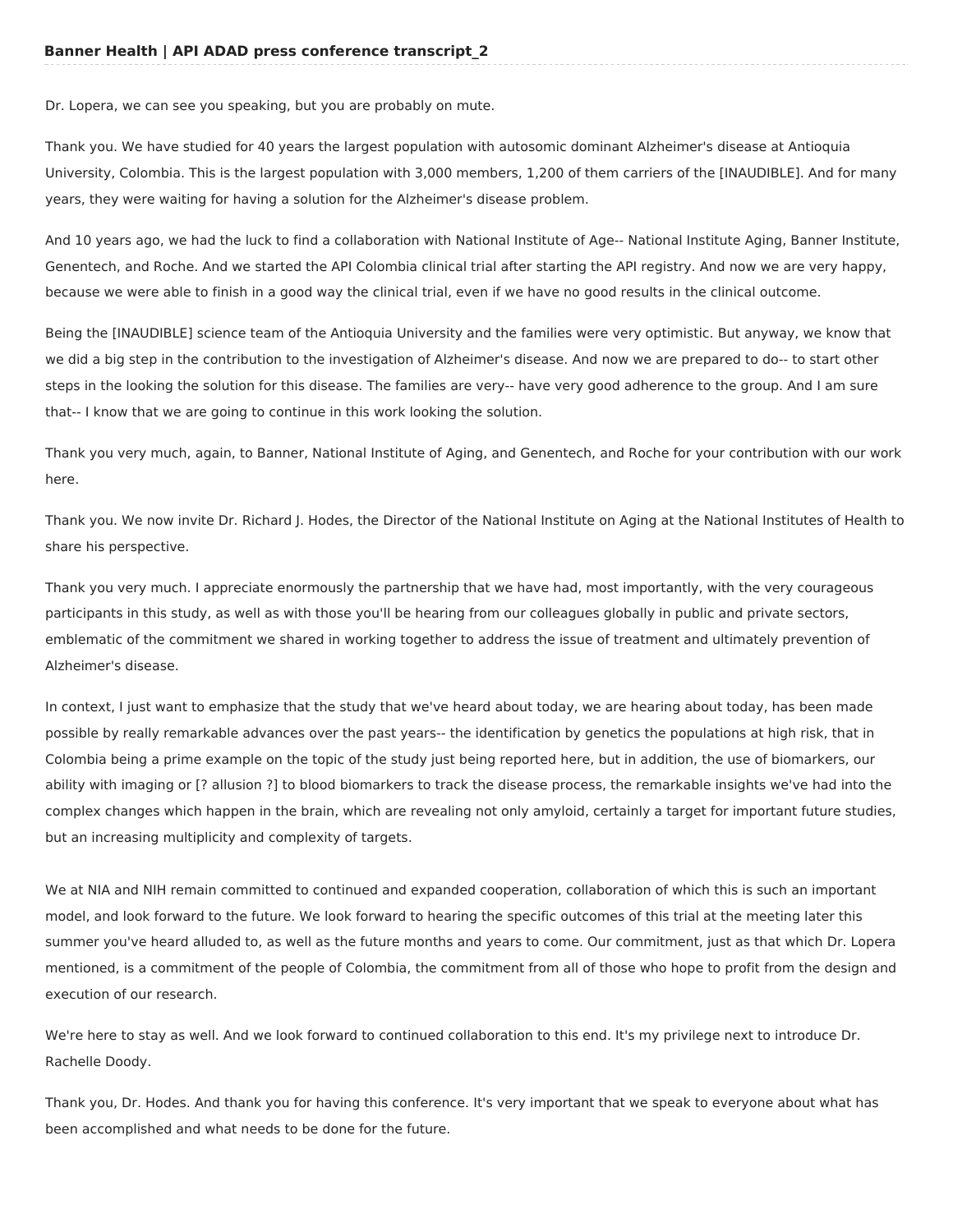My name is Rachelle Doody, and I am a former neurologist and center director of an Alzheimer's disease research center, who now is the Global Head of Neurodegenerative Diseases in Late Stage Neuroscience for Roche and Genentech. So I tell you that background, because it's very pertinent to what we're talking about today.

We talk about collaboration. And I would like to bring that to life. What did that mean for entities such as ours, to collaborate with each other? So go back to the early 2000s, when our colleague, who's also going to be introduced later today, Dr. Andrea Pfeifer and her team, were inventing a monoclonal antibody directed against a particular form of beta amyloid.

Eventually, that came to us in our partnership. And by 2009, we had that molecule, that antibody, in human beings in the clinic. And we spent several years optimizing that, trying to explore subcutaneous doses, trying to explore intravenous doses, and begin to understand how to use such antibodies at a very, very early point in the history of this work.

By 2011, we were testing a much lower dose of crenezumab than it is ultimately the target dose of this study in patients with mild and moderate Alzheimer's disease. And around that same time, the Alzheimer's prevention initiative led by, and really founded by, the Banner Institute in Arizona asked us, could we consider working with crenezumab?

So we have people in a remote region of the world, some in big cities but many in remote, rural, and even jungle regions of the country, who are afflicted by a form of Alzheimer's disease that goes back to the 17th century and probably to a single founder. Imagine that you have people living in that place in that time who were fortunate enough to be understood and discovered by Dr. Lopera and his team of clinicians and researchers, who began to bring those families together and offer them hope for the future.

We have a drug, and we partner with our academic colleagues at Banner and begin the process of trying to decide, well, how can we best design a study and give a drug like this in a setting like that, and really test its potential for something that's never been tried, which is preventing Alzheimer's disease in people who are not yet sick? This was kicked off and underway. And as Dr. Tariot mentioned, and also Dr. Reiman, we learned more about our molecule over time, and the field learned more about Alzheimer's disease, about familial Alzheimer's disease, sporadic Alzheimer's disease, and about treatment approaches with monoclonal antibodies over time.

And we all got together and adjusted. We have to adjust moving from a subcutaneous to an intravenous dose for those subjects who were willing to do so. We had many problems along the way-- problems like the need for certain facilities in order to put machines, in order to advance the kind of diagnostic tools that were being used in the study. And we got together, and we solved these problems.

Eventually, I think what we proved is that you can do this, whether you're a patient who lives in a very big city in a first-world country, or a patient who lives in a third-world country or a LAMIC country, you can be part of this global effort to solve your problem.

We did not get the results that we wanted. We learned that we could do such a study. We learned many things about this molecule that we're continuing to look at very closely. And we learned that we can accomplish the goal of trying to prevent Alzheimer's disease.

We want the families and our colleagues to know that we are still with you on this. We are completely committed that every patient at risk for or afflicted by Alzheimer's disease has options for the future. With that, I would like to introduce Dr. Andrea Pfeifer, who is the CEO of AC Immune. She is going to be part of this panel discussion here with the rest of us today. So thank you.

Thank you so much, everyone. Those were great insights and perspectives. I believe Dr. Pierre Tariot had one more comment. I would like to jump back over to him for just a second here.